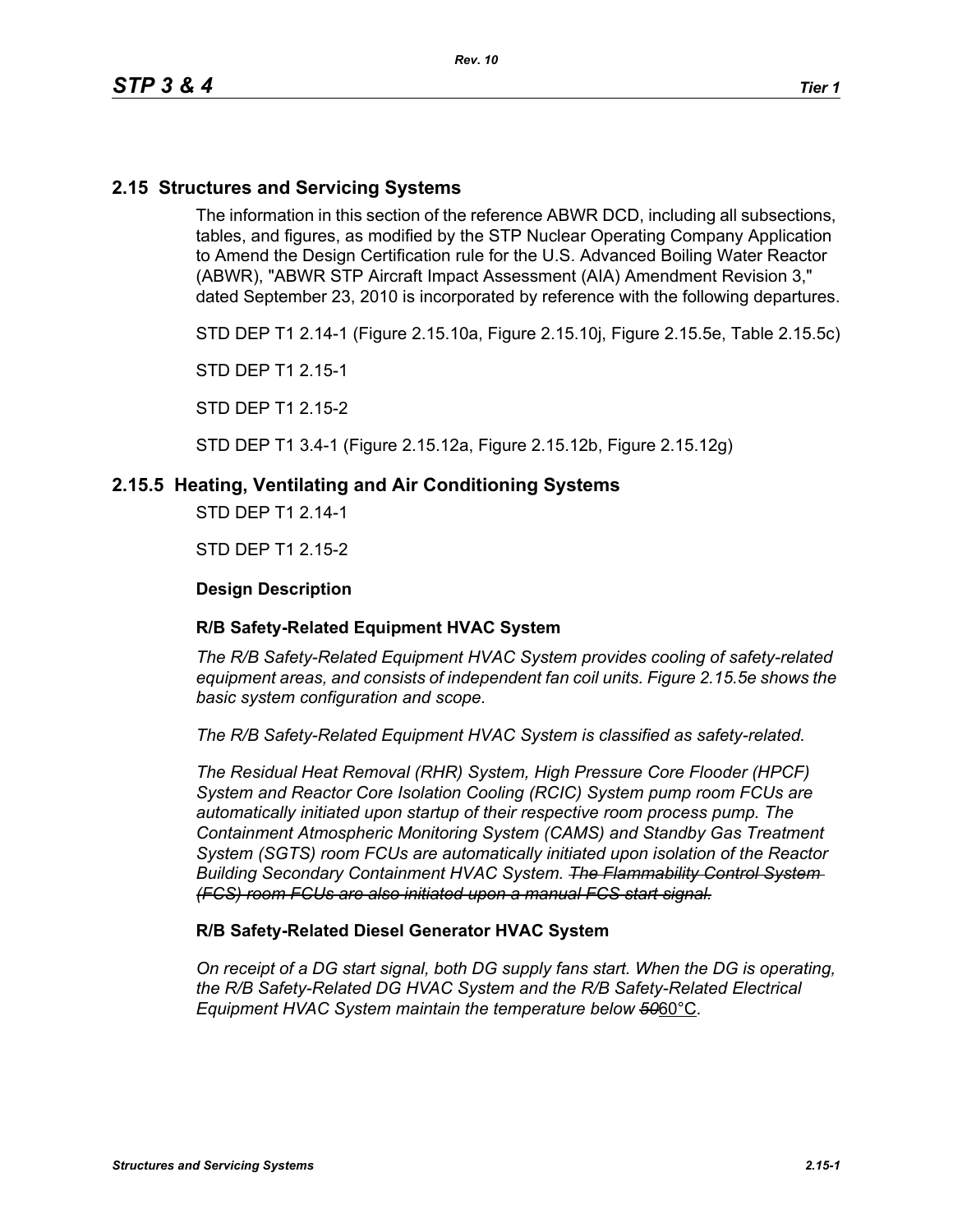# **2.15.11 Turbine Building**

STD DEP T1 2.4-2

*The Turbine Building (T/B) includes the electrical building and houses the main turbine generator and other power conversion cycle equipment and auxiliaries. The T/B is located adjacent to the safety-related Seismic Category 1 Control Building. With the exception of instrumentation associated with monitoring of condenser pressure, turbine first stage pressure, turbine control valve oil pressure and stop valve position,*  and electrical switchgear and trip breakers for the condensate pumps, *there is no safety-related equipment in the T/B. The electrical building houses various plant support systems and equipment such as nondivisional switchgear and chillers.*

# **2.15.12 Control Building**

STD DEP T1 3.4-1

# **2.15.13 Radwaste Building**

STD DEP T1 2.15-1

*The external walls of the RW/B below grade and the basemat are classified as Seismic Category I. The exterior walls above grade, the floor slabs, the interior columns, and the roof are classified as non seismic.*

*The external walls of the RW/B below grade and the basemat are designed and constructed to accommodate the dynamic and static loading conditions associated with the various loads and load combinations* as described in Regulatory Guide 1.143.*which form the structural design basis.The loads are those associated with:*

- *(1) Natural phenomena—wind, floods, tornados, earthquakes, rain and snow.*
- *(2) Internal event—floods.*
- *(3) Normal plant operations—live loads, dead loads and temperature effects.*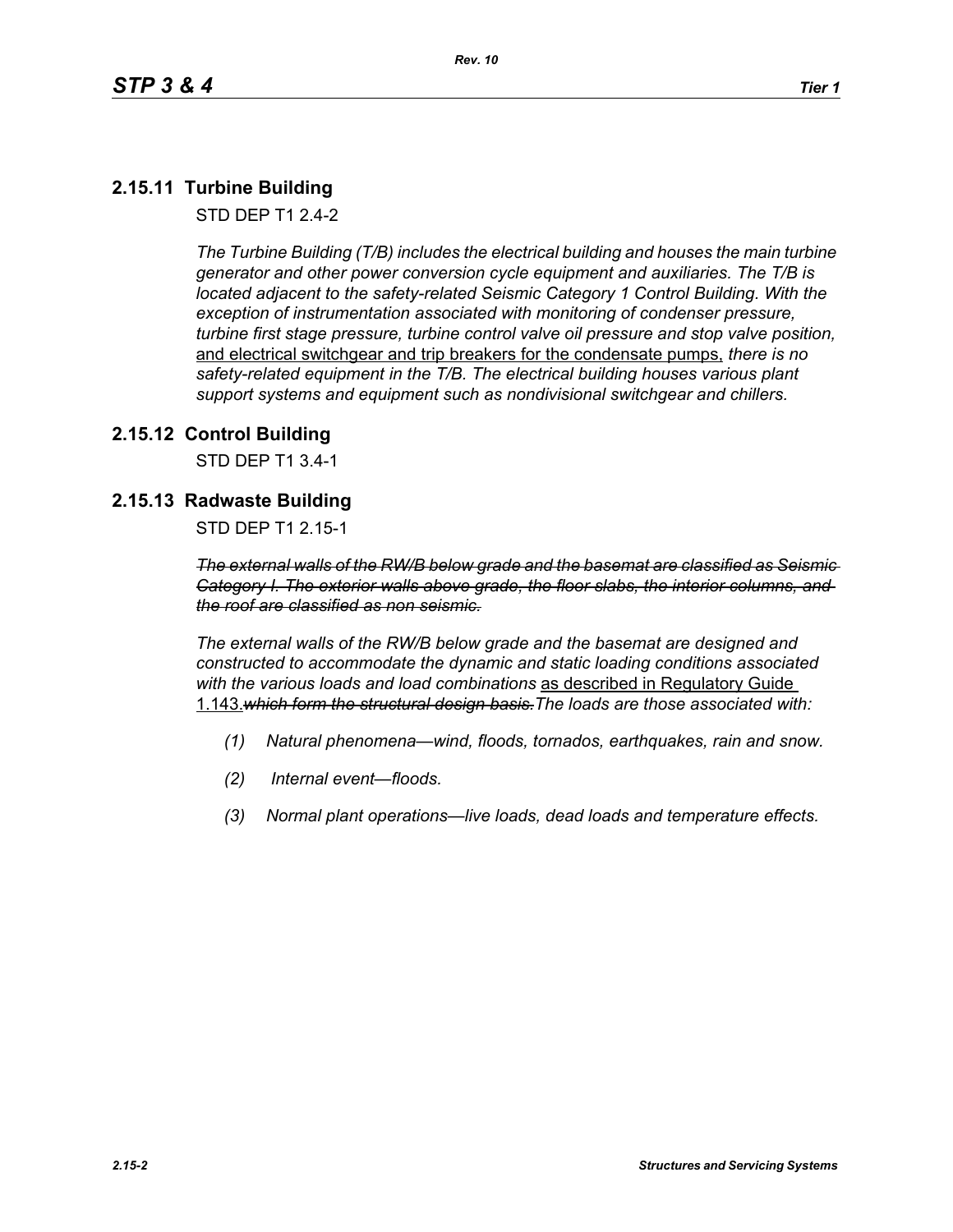| <b>Design Commitment</b><br>4. The FGS room FGUs are initiated upon a-<br>manual FCS start signal-Not used. | <b>Inspections, Tests, Analyses</b><br>4. Tests will be conducted on each as built FCS room- | <b>Acceptance Criteria</b>                                                            |
|-------------------------------------------------------------------------------------------------------------|----------------------------------------------------------------------------------------------|---------------------------------------------------------------------------------------|
|                                                                                                             |                                                                                              |                                                                                       |
|                                                                                                             | FGU using a simulated intitiation signal-Not used.                                           | 4. The FCS room FCU starts upon receipt of a<br>signal indicating FCS start-Not used. |
|                                                                                                             |                                                                                              |                                                                                       |
|                                                                                                             |                                                                                              |                                                                                       |
|                                                                                                             |                                                                                              |                                                                                       |
|                                                                                                             |                                                                                              |                                                                                       |
|                                                                                                             |                                                                                              |                                                                                       |
|                                                                                                             |                                                                                              |                                                                                       |
|                                                                                                             |                                                                                              |                                                                                       |
|                                                                                                             |                                                                                              |                                                                                       |
|                                                                                                             |                                                                                              |                                                                                       |
|                                                                                                             |                                                                                              |                                                                                       |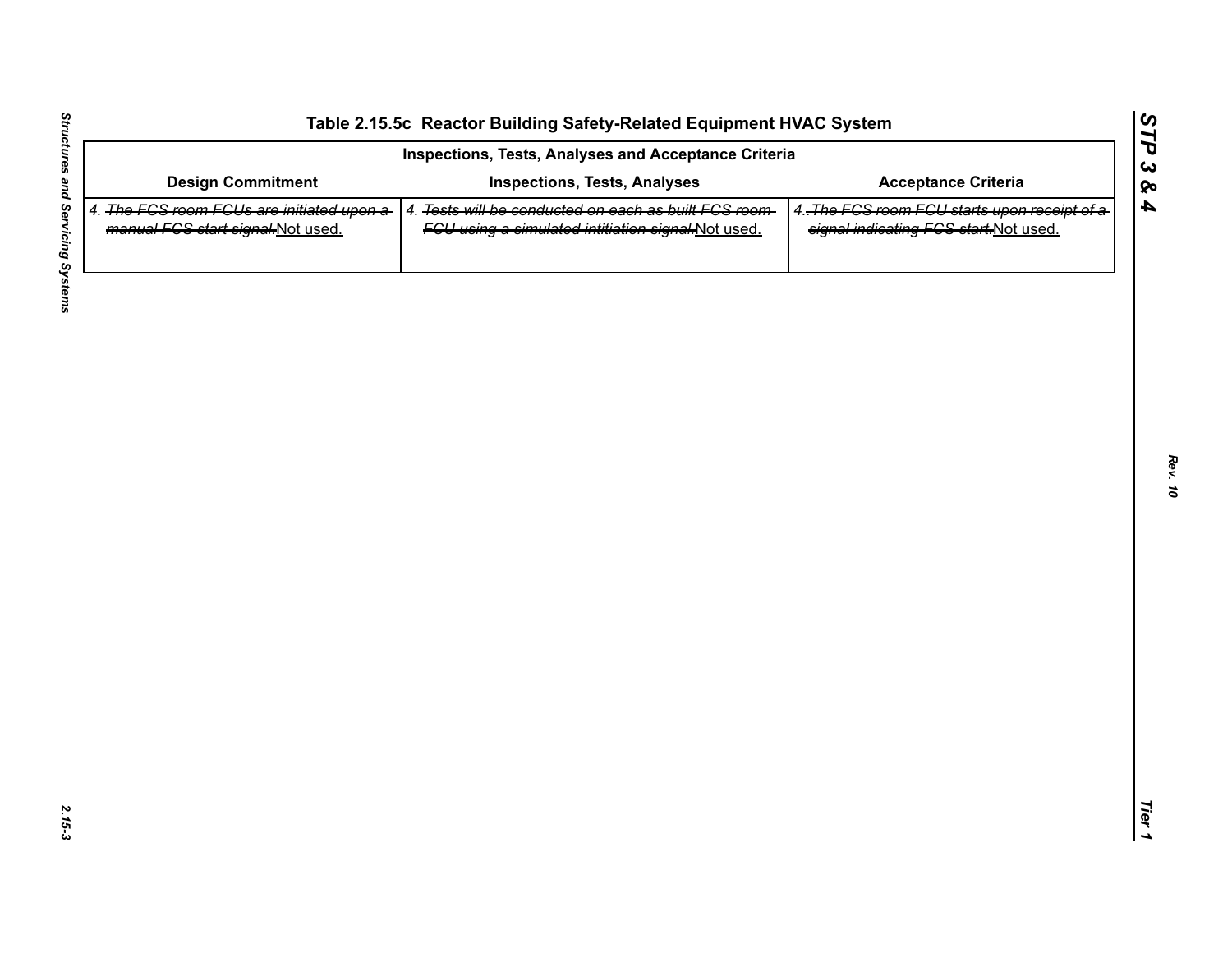

NOTES:

- 1. FCU COOLING WATER IS SUPPLIED BY THE RCW SYSTEM.
- 2. NORMAL VENTILATION AND SMOKE REMOVAL IS PROVIDED BY THE R / B SECONDARY CONTAINMENT HVAC SYSTEM.
- 3. ELECTRICAL POWER LOADS FROM DIVISIONS A,B, AND C ARE POWERED FROM CLASS 1E DIVISIONS I, II, AND II, RESPECTIVELY.

**Figure 2.15.5e Reactor Building Saftey-Related Equipment HVAC System**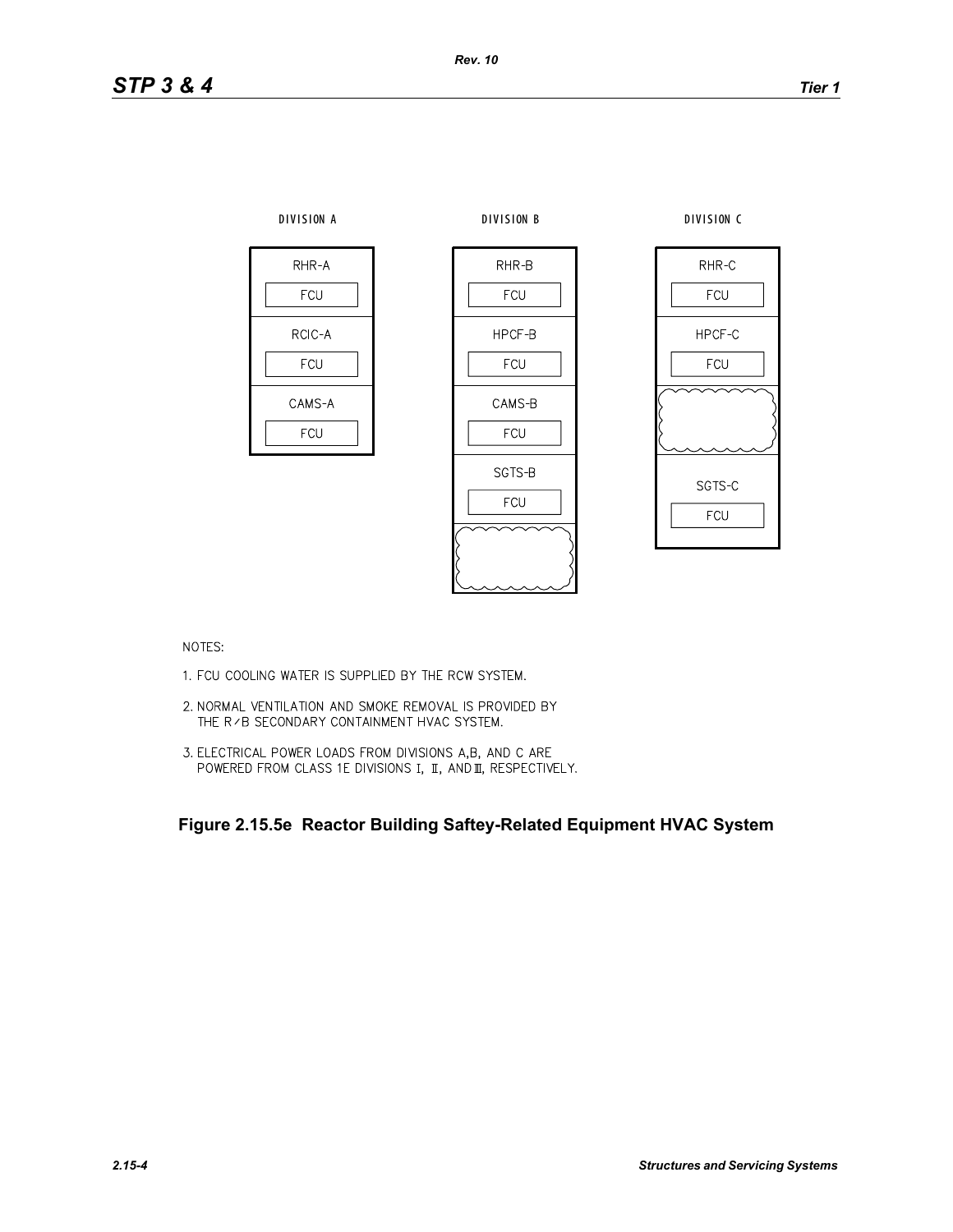

**Figure 2.15.10a Reactor Building Arrangement - Section A-A**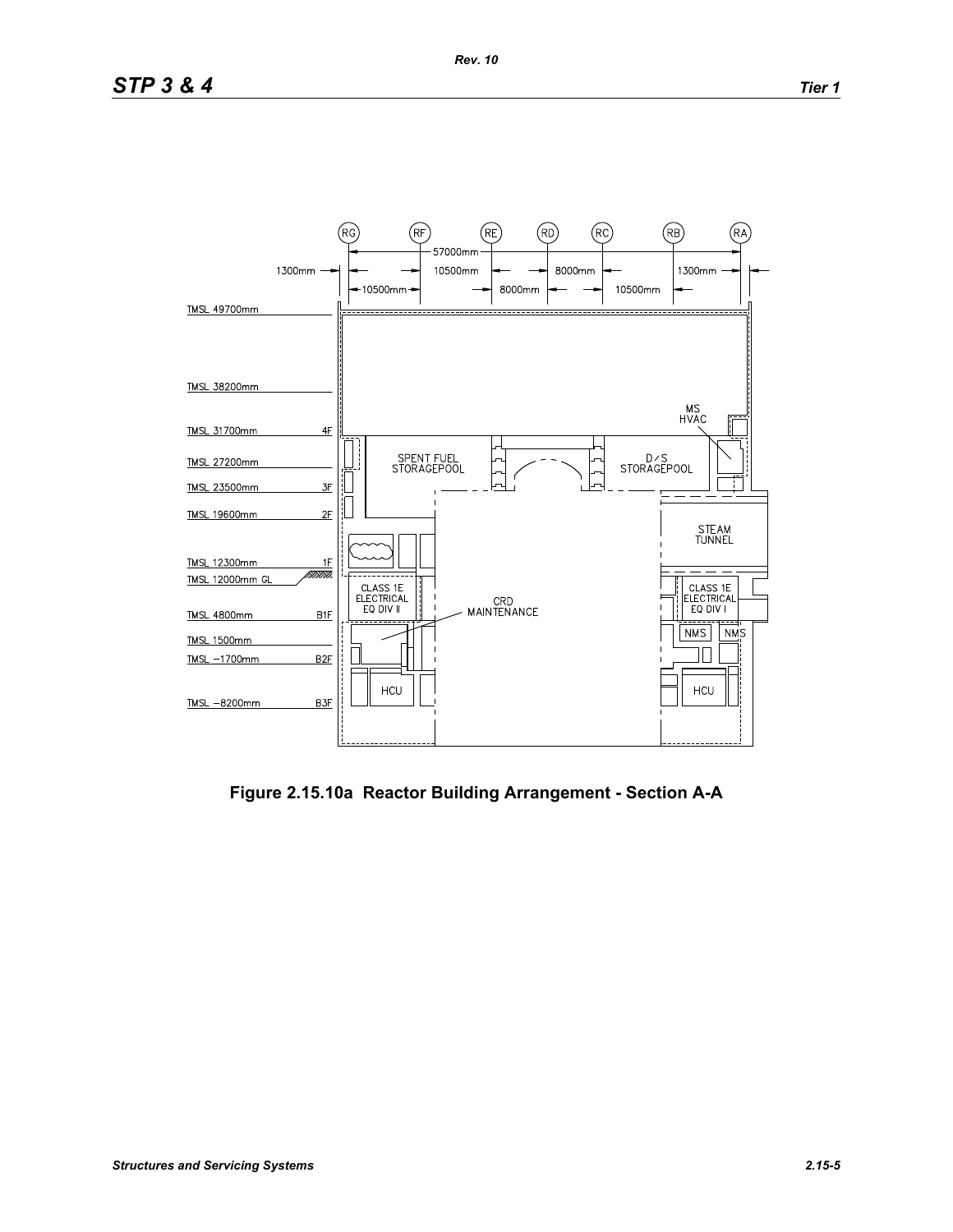*Rev. 10*

[s1]



**Figure 2.15.10j Reactor Building Arrangement, Floor 1F - Elevation 12300 mm**

[e1]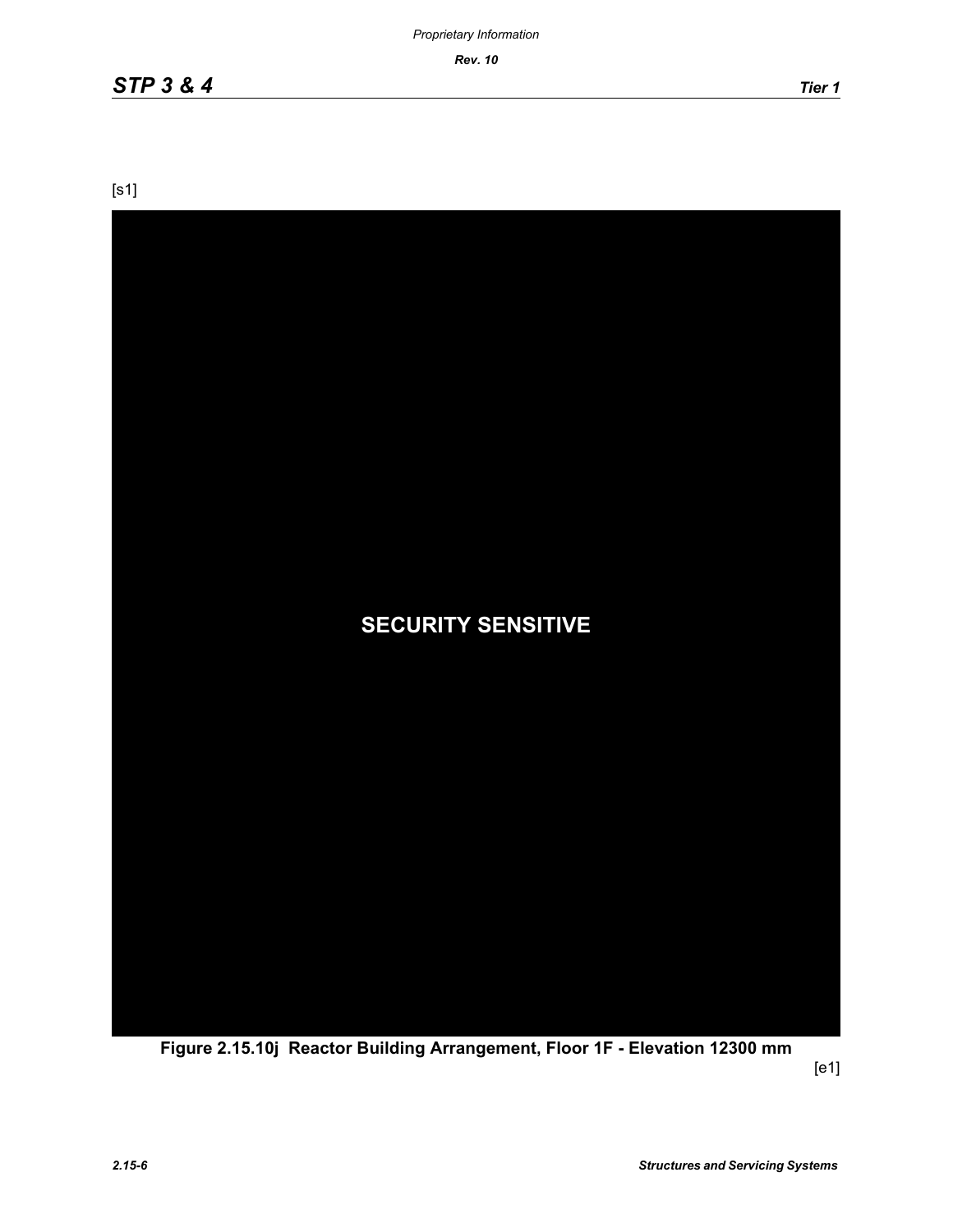

*STP 3 & 4*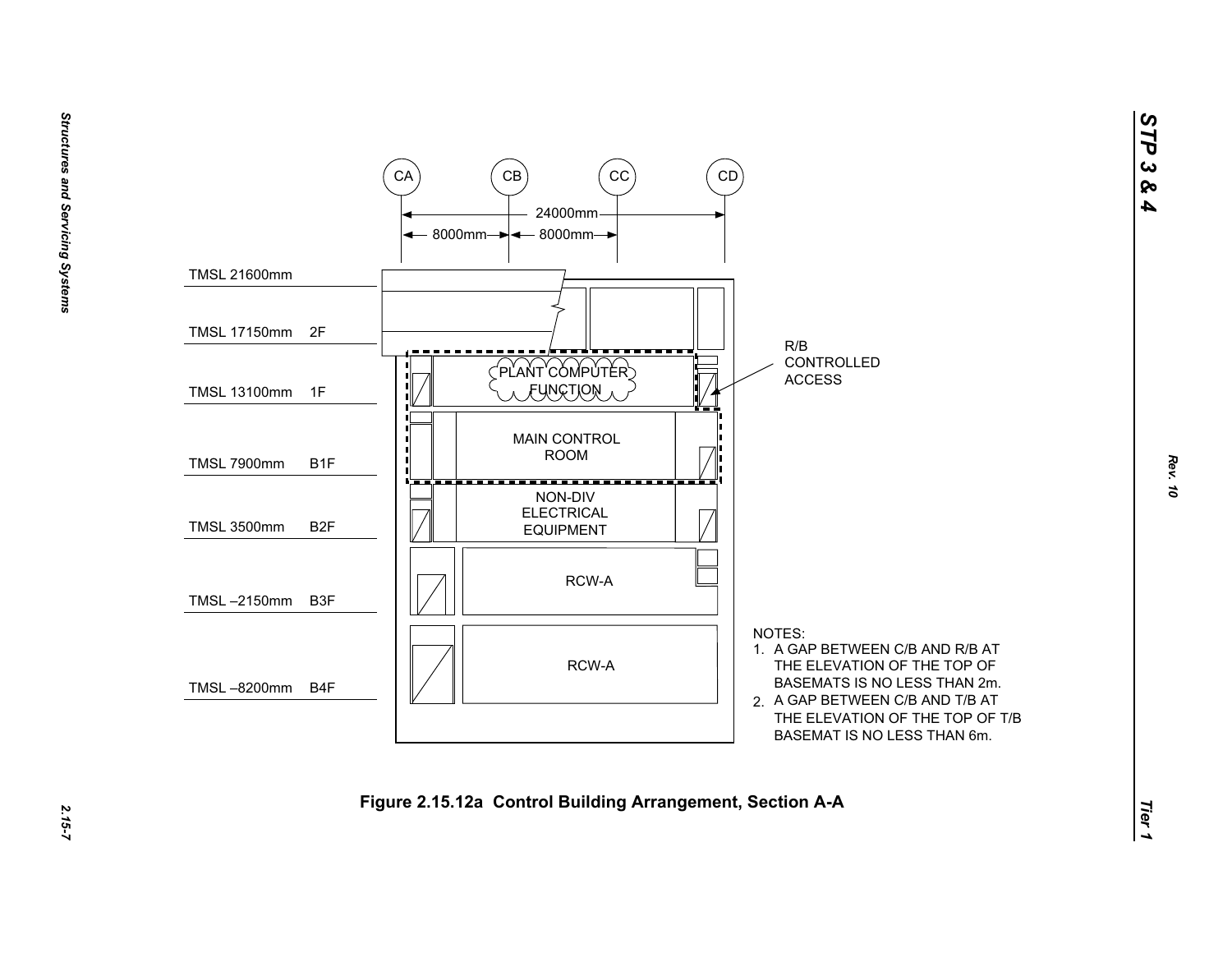

*STP 3 & 4*